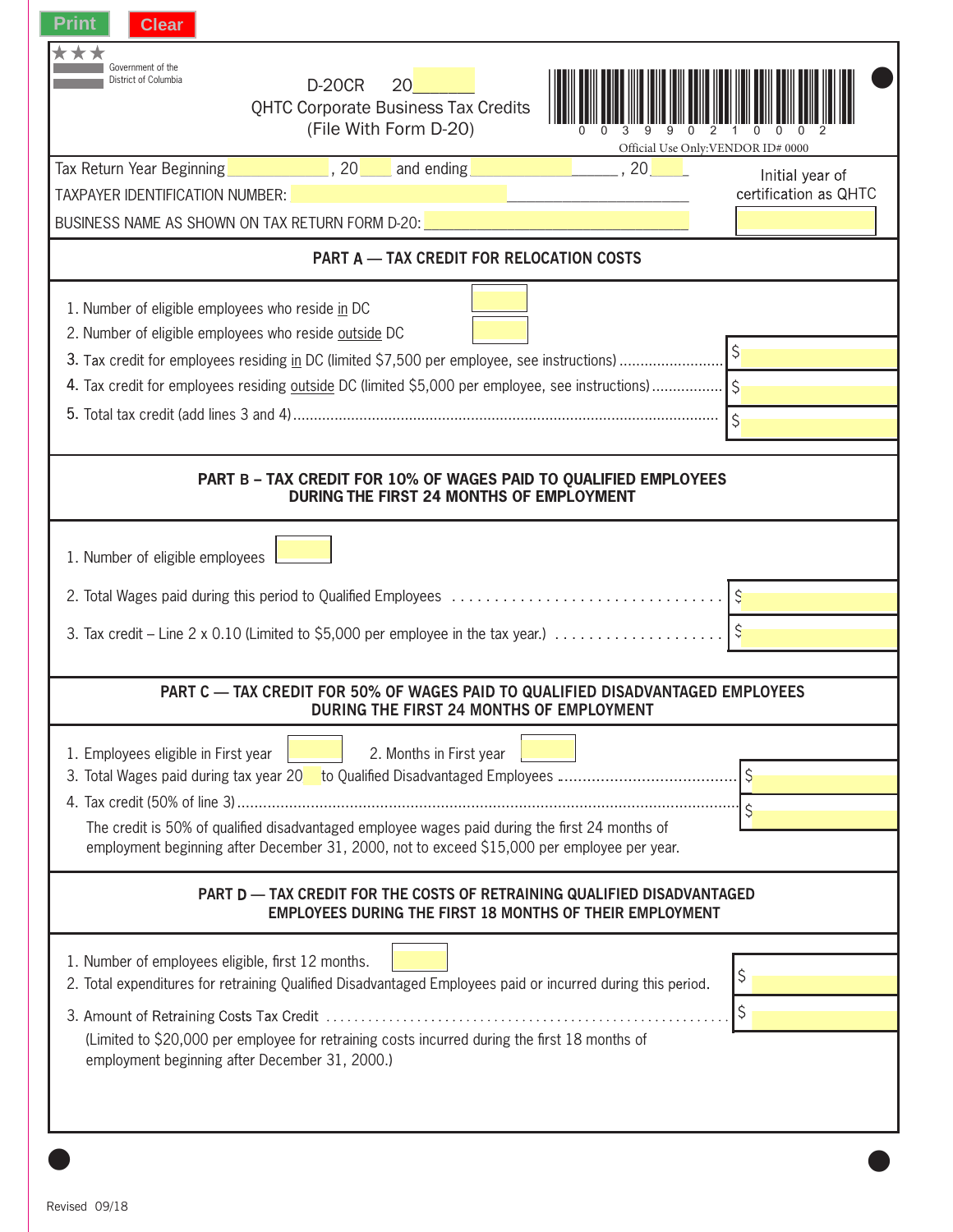

## **PART E – SUMMARY OF QHTC CREDITS TAX**

| Non-refundable credits                                                                                       |                              |
|--------------------------------------------------------------------------------------------------------------|------------------------------|
| 1a. Relocation Costs Tax Credit (Part A, Line 5) plus any carryover                                          | S,<br>$\mathcal{S}$          |
| 2a. Qualified Employee Wages Tax Credit (Part B, Line 3) plus any carryover                                  | \$.                          |
| 3a. Qualified Disadvantaged Employee Wages Tax Credit (Part C, Line 4) plus any carryover                    | $\mathsf{S}$<br>$\mathsf{S}$ |
| 4a. Retraining Costs Tax Credit (Part D, Line 3) plus any carryover                                          | \$                           |
|                                                                                                              | $\overline{\xi}$             |
| Total non-refundable QHTC Tax Credits (add Lines 1a, 2a, 3a and 4b - enter on Schedule UB, Line 2).<br>$5 -$ | $\mathsf{S}$                 |
| <b>Refundable credits</b>                                                                                    |                              |
|                                                                                                              | Ŝ                            |
| b. Amount of refund if elected (limited to 50% of the credit) * (Line 6a X .50)                              | \$                           |
| Total refundable QHTC Tax Credit (Line 6b, enter on Schedule UB, Line 10)<br>$\mathcal{L}$ .                 | Ş                            |

\* **Note:** Only the excess unused portion of the Retraining Tax Credit can be claimed as a 50% refund. If an election is made to carry the excess unused credit forward, then the excess unused portion cannot be claimed as a refundable credit.